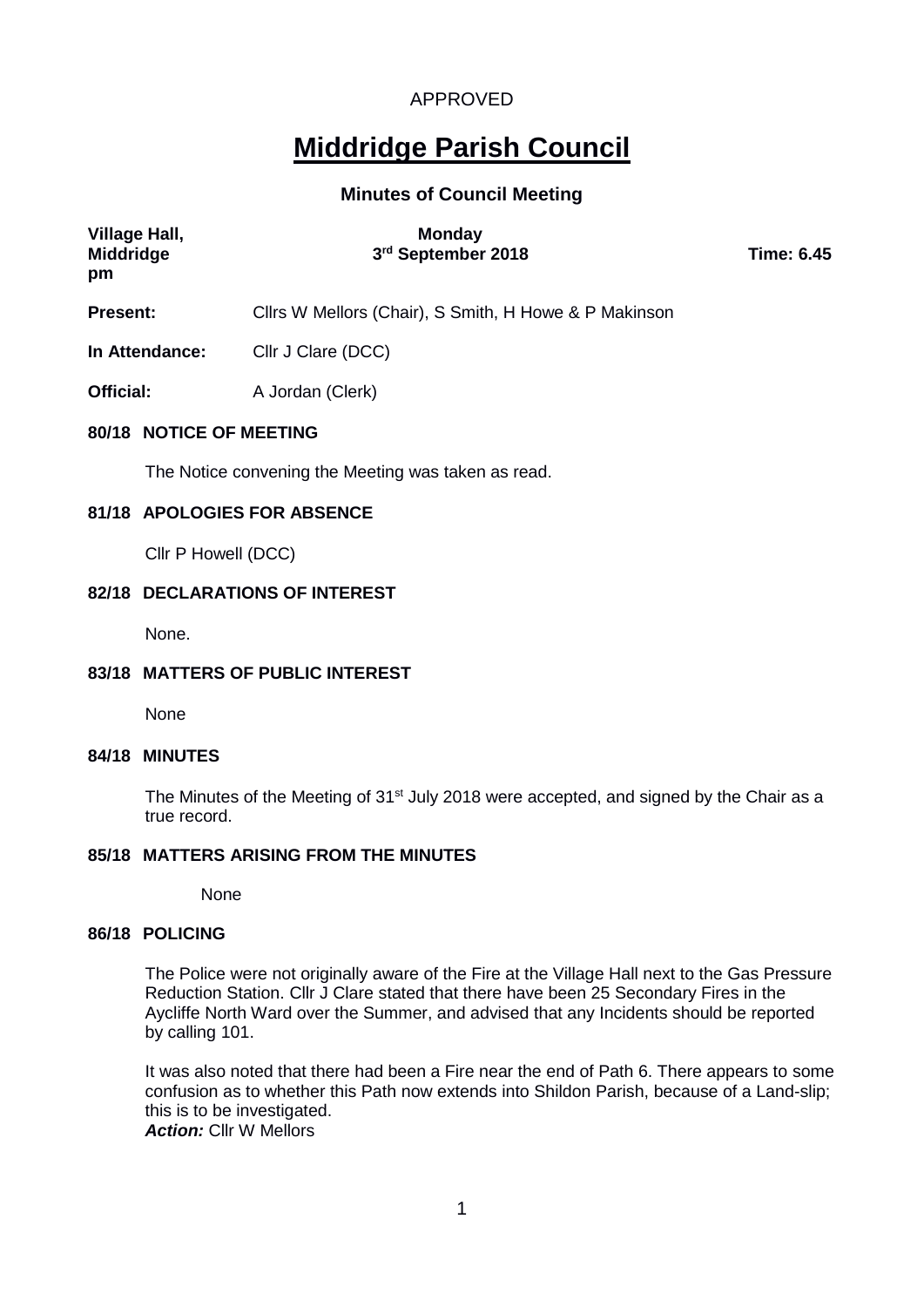### **87/18 "ELDON WHINS" DEVELOPMENTS & THE COUNTY PLAN**

Keepmoat Homes have now submitted a Full Planning Application for their "Eldon Whins" Site. Cllr W Mellors said he had been unable to locate this on the DCC Planning System; the necessary information is to be supplied, so Councillors can consider whether they wish to make an official Comment. *Action:* Clerk

#### **88/18 GROUNDS MAINTENANCE & GENERAL REPAIRS**

#### (a) **Street Light Removal**

DCC have now finalised their Proposals for a possible 10 year Contract for the Parish Council to retain Street Lighting in Walkers Lane, based on new replacement LED Lights. Unfortunately the upfront Costs are beyond the Parish Council's current Financial Resources; Cllr J Clare kindly offered to investigate whether these Costs could be spread over the Contract Period.

#### (b) **Walkers Lane Road & Parking**

Walkers Lane has now been resurfaced. It was noted that a section of Road near the end of the Lane has not been treated; Cllr J Clare said this could be because this section of Road was not adopted, and kindly offered to investigate. Concern was also expressed that in places the new Road surface was beginning to crumble at the edges; Cllr J Clare suggested this should be monitored, and if necessary reported to DCC.

### (c) **Parish Paths**

The Ruts in Path 6 have been filled in, but unfortunately the Water Drain-off was cut in the wrong place. In addition some of the Ruts in Walkers Lane were also filled in – an unexpected bonus.

The further Damage to the Path 7 Quarry Safety Fence has been reported to Peter Crinnion; his response to this, and other proposed Path Improvements, is awaited. The Payment for the First Cut of the Parish Paths has been received.

Dog Litter – there has still been no response to our suggestion that DCC move the exiting Dog Litter Bin from "the Dock" to Northside Close. *Action:* Clerk

#### (d) **Tree Maintenance**

The Bark on the Trunk of the Disease-resistant Elm Tree on "the Dock" has been damaged by Wildlife; suitable means to protect the Trunk is being investigated. *Action:* Cllr H Howe

A Cherry Tree has also been badly damaged, and it is feared this will die.

#### (e) **Village Green Maintenance**

Concern has been raised about the safety of Glyphosate Weedkiller, as used by Hayfield Contracting on the Village Green. However this is still officially approved, and only a small amount is used on the Village Green.

**RESOLVED** that the decision to use this Weedkiller be left up to the Contractor. *Action:* Clerk

#### **89/18 PLANNING APPLICATIONS**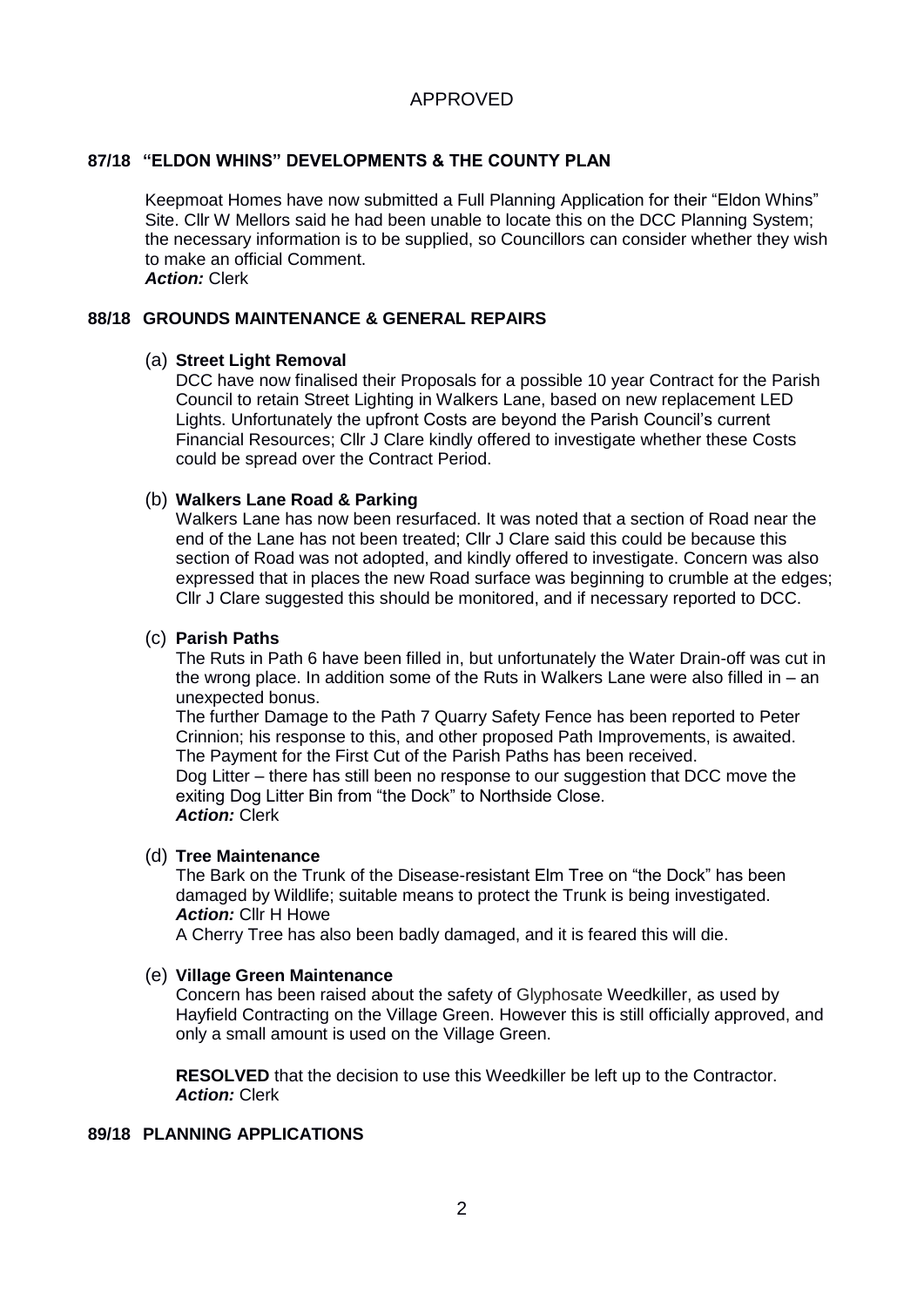None

### **90/18 CHILDREN'S PLAY AREA**

The Clerk's Monthly Inspection Report was approved. "John the Handyman" has yet to repair the Bench Seat and Circular Table/Seat. *Action:* Clerk

### **91/18 ROAD-TRAFFIC**

Nothing to report

### **92/18 NEIGHBOURHOOD PLAN (NP)**

The NPWG decided on proposed Vision Statement and Objectives, and these were circulated to Residents by means of a Flyer. No significant Comments were received, and hence the Vision Statement and Objectives have now been agreed, and Stuart Carter and Shaun Hanson informed.

An outline Proposal for NP Policies has been drawn up and subjected to Shaun Hanson's Comments, which have just been received. Further work is required before the Policies can be finally agreed.

A Proposal that the Adopted Great Aycliffe Neighbourhood Plan can be used as the Model for the layout of the Middridge Neighbourhood Plan is being investigated.

Cllr J Clare has advised on the possible uses of Section 106 Money from the "Eldon Whins" Developments, and further advice is to be sought from the DCC Planning Department. *Action:* Clerk

Cllr J Clare also stated that as discussed in the Draft County Durham Plan, there will be no Community Infrastructure Levy from the "Eldon Whins" Developments.

### **93/18 ACCOUNTS**

2017/18 Accounts – the Period for the Exercise of Public Rights to inspect these Accounts expired without anyone asking to see the Accounts, which are accordingly now approved. A VAT Repayment Claim has been submitted to HMRC.

| RESOLVED that the following Accounts be approved for payment:- |  |  |
|----------------------------------------------------------------|--|--|
|----------------------------------------------------------------|--|--|

| Payee                         | <b>Purpose</b>                    | <b>Amount</b> |
|-------------------------------|-----------------------------------|---------------|
| A. D. Jordan                  | <b>Chair's Dinner Expenses</b>    | £271.30       |
| Middridge Village Association | <b>NPWG VTRaining Hall Rental</b> | £30.00        |
| A. D. Jordan                  | Clerk's Jly - Sep Salary          | £240.00       |
| <b>HMRC</b>                   | Clerk's Jly - Sep Tax             | £160.00       |
|                               | <b>TOTAL</b>                      | £701.30       |

### **94/18 GAMP & CDALC**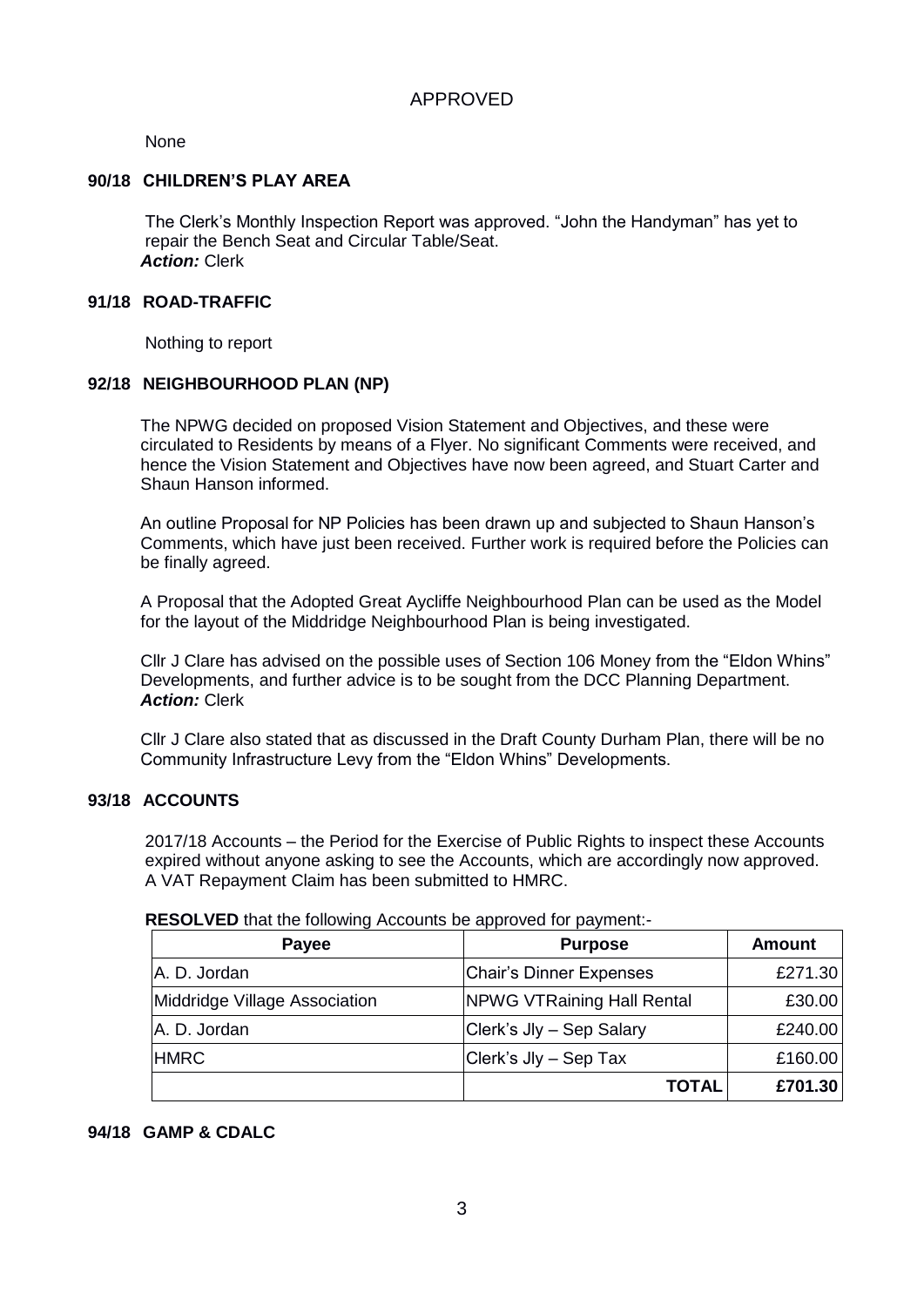GAMP – a Survey is being held regarding 2018/19 AAP Priorities.

CDALC – Cllr W Mellors will attend an Executive Committee Meeting this week.

### **95/18 GENERAL CORRESPONDENCE**

**None** 

### **96/18 OTHER MATTERS**

### (a) **Use of the Village Green by the Bay Horse**

Concern had been expressed that permitting the Bay Horse to place their Tables and Chairs on the Village Green could constitute a basis for an "Adverse Possession" Claim, and a Legal Agreement should be sought to regularise the situation (as had once been the case in the past). Legal Advice was obtained from the National Association of Local Councils NALC, who consider that the suggested Agreement would be illegal, as the use of the Village Green for Drinks and Meals in their opinion does not constitute "Lawful Sports and Pastimes". Moreover, they consider the suggested Agreement is unnecessary, as in their opinion there is no basis for an "Adverse Possession" Claim.

**RESOLVED** that no action be taken.

### (b) **Armistice Day Arrangements**

The Clerk will contact Tracey Bellas in order to arrange someone to take the Middridge Armistice Day Service, and order the Wreath and Crosses (and for the MVA as well).

**RESOLVED** that a Donation of £35 be made to the Royal British Legion. *Action:* Clerk

Allan Wilson has a Battery-operated Music System, which means we will be able to produce Music and Bugle Calls ourselves. *Action:* Clr P Makinson

### **97/18 ADDITIONAL ITEMS**

(a) **ICO Visit**

It was agreed that the Clerk will attend the forthcoming CDALC Meeting with Representatives from the Information Commissioner's Office.

### (b) **Partnership working re Enforcement Services**

The Proposal from Ferryhill Town Council for Partnership working re Enforcement Services was discussed. However, Councillors considered that Issues to be the subject of the Enforcement Services were not of sufficient concern to justify the likely cost.

**RESOLVED** that the Parish Council not participate in the proposed Partnership. *Action:* Clerk

### **98/18 NEXT MEETING**